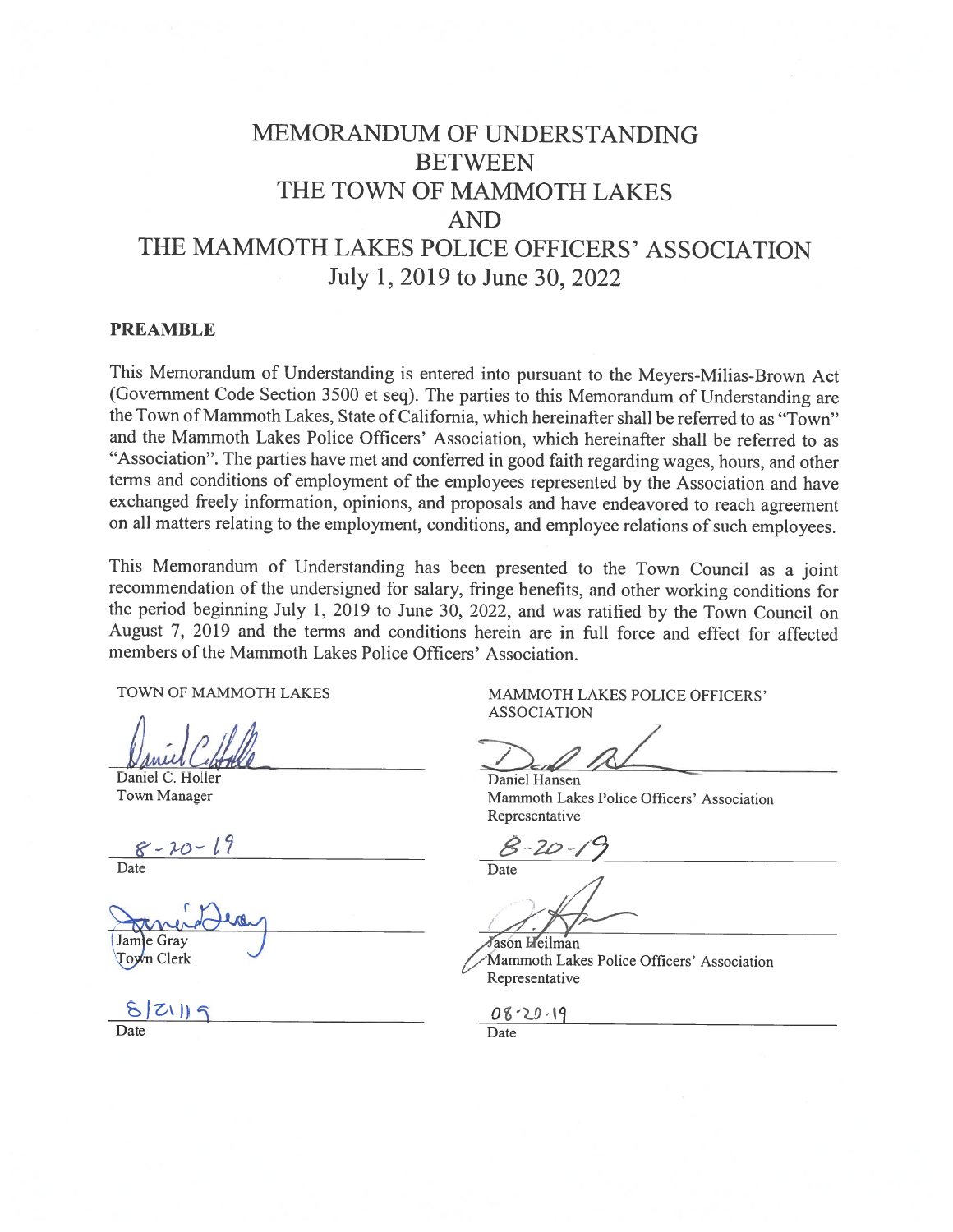# **Table of Contents**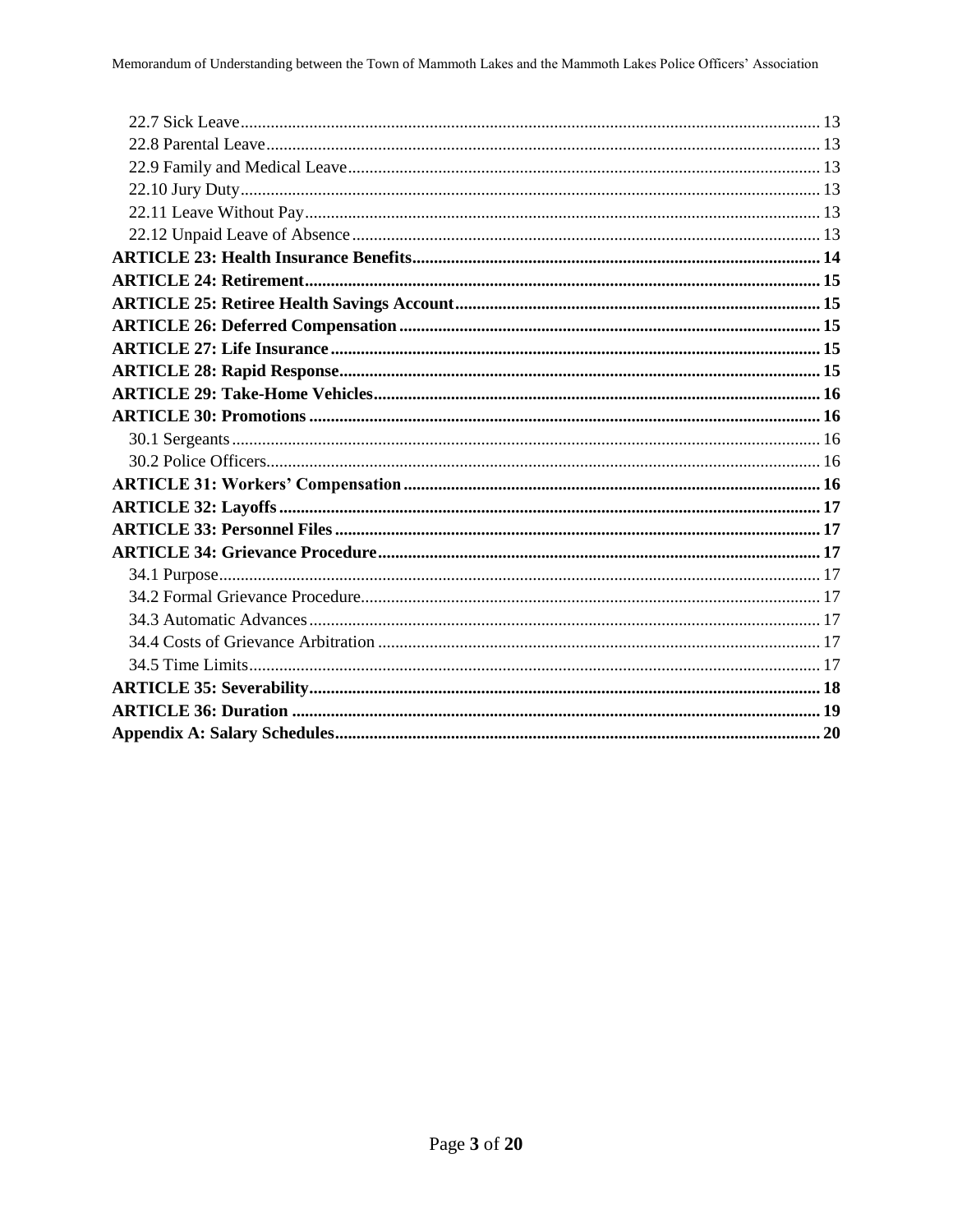# **ARTICLE 1. Agreement**

This Memorandum of Understanding ("MOU" or "Agreement") is entered into by and between the Town of Mammoth Lakes ("Town") and the Mammoth Lakes Police Officers' Association ("Association").

# **ARTICLE 2. Recognition**

The Town recognizes the Association as the exclusive representative of all full-time employees in the job classifications of Police Sergeant, Police Officer, and Police Recruit.

#### **ARTICLE 3. Non-Discrimination**

There shall be no discrimination based on an employee's race, religious creed, color, national origin, ancestry, sex, age, medical condition, sexual orientation, marital status, gender identity, gender expression, genetic characteristics or information, military or veteran's status and/or any other category protected by federal and/or state law. In addition, Town policy prohibits retaliation because of the employee's opposition to a practice the employee's participation in an employment investigation, proceeding, hearing or legitimate employee organization activities. Employees who believe they have been harassed, discriminated against, or retaliated against, should report that conduct to the Town, and the Town will investigate those complaints.

# **ARTICLE 4. Definitions**

- 4.1 "Base rate of pay" shall mean the employee's hourly rate of pay as identified in Appendix A.
- 4.2 "Classification seniority" shall be used for the purpose of determining vacation sign-ups, shift bids, and layoffs. Classification seniority shall be defined as the employee's time in class plus higher class within the Police Department.
- 4.3 "Day" shall mean a calendar day unless otherwise stated.
- 4.4 "Employee" shall mean an employee in the bargaining unit represented by the Association.
- 4.5 "Grievance" shall mean an alleged violation, misapplication, or misinterpretation of this memorandum of understanding by the Association, an employee, or group of employees whose position classification(s) is represented by the Association. Employee evaluations and disciplinary actions are not subject to grievance.
- 4.6 "Regular rate of pay" shall include the employee's base hourly rate of pay plus any additional incentives or special pay required by the Fair Labor Standards Act (FLSA) to be included in the regular rate, for which the employee qualifies under this MOU.
- 4.7 "Town Manager" is the Chief Administrative Officer of the Town and is appointed by the Town Council.

# **ARTICLE 5. Town Rights**

Town Council retains all of its powers and authority to direct, manage, and control the operation of the Town to the full extent of the law. The exercise of the foregoing powers, rights, authority, duties, and responsibilities by the Town, the adoption of ordinances, policies, rules, regulations, and practices in furtherance thereof, and the use of judgment and discretion in connection therewith, shall be limited only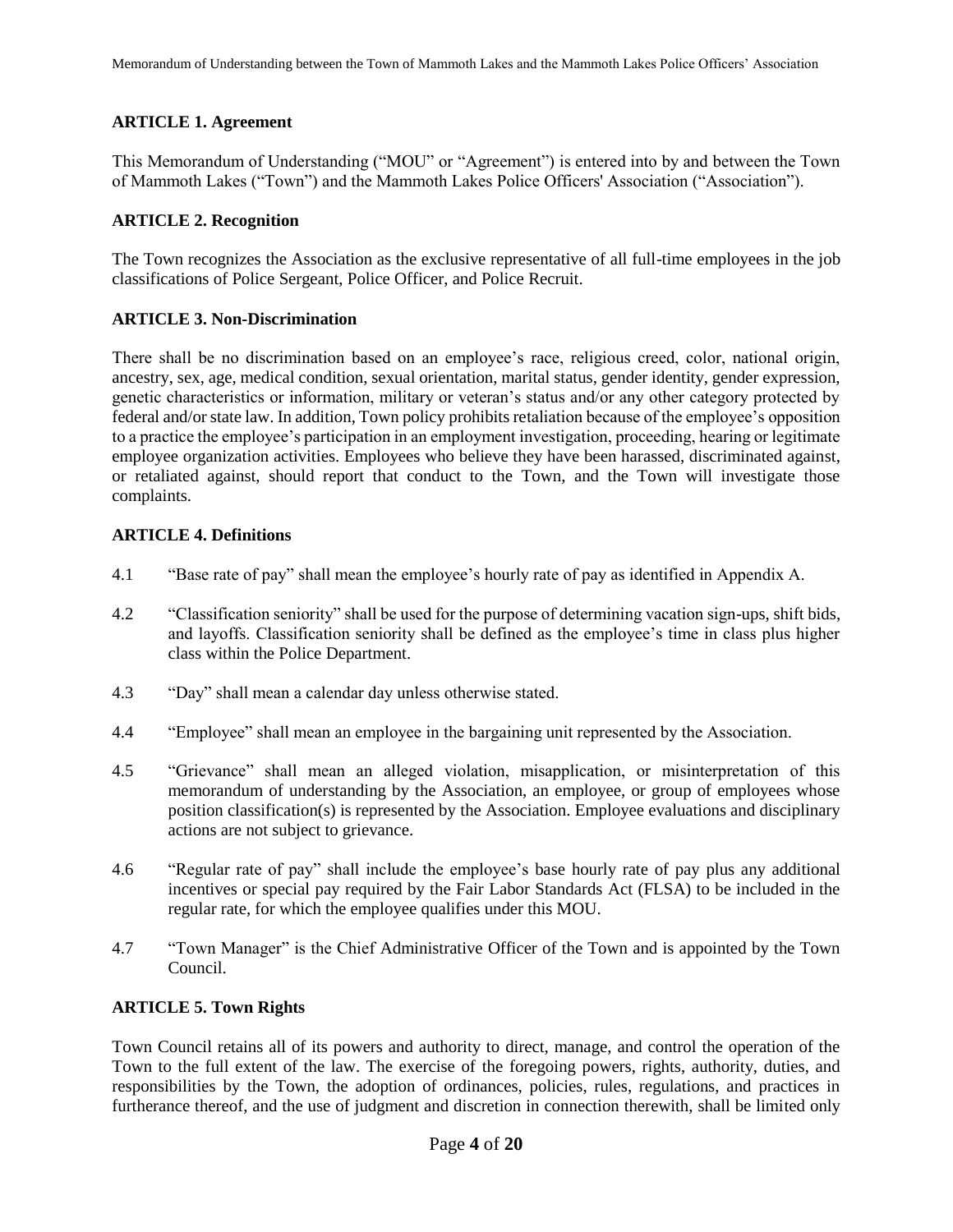by the specific and express terms of the Agreement, and then only to the extent such specific and express terms are in conformance with law.

Included in the Town duties and powers are the exclusive rights to: determine its organization; direct the work of its employees; determine the times and hours of operation; determine the kinds and levels of services to be provided, and the methods and means of providing them; establish its departmental policies, goals, and objectives; insure the rights and privileges of citizens; determine staffing patterns; determine the number and kind of personnel required; maintain the efficiency of Town operations; build, move, or modify facilities; establish budget procedure and determine budgetary allocation; determine the methods of raising revenue; enter into contracts for supplies and services; and take appropriate action in the event of an emergency. In addition, the Town retains the right to hire, classify, assign, transfer, evaluate, promote, demote, suspend, and terminate employees. These rights will be in conformance with the provisions of state and federal laws.

Notwithstanding the forgoing, the parties agree to meet and confer as required under the Meyers-Milias-Brown Act.

# **ARTICLE 6. Association Rights**

- 6.1 The Association shall have the right to post notices of activities and matters of Association concern on bulletin boards located at Town facilities.
- 6.2 The Association shall receive one hundred (100) hours of Association release time annually, for the Association President and/or designee(s) to conduct Association business or attend state or national conferences.
- 6.3 The Town shall allow a reasonable number of Association representatives time off without loss of compensation or other benefits when processing grievances, attending labor management meetings, or formally meeting and conferring with representatives of the Town on matters within the scope of representation.

# **ARTICLE 7. Dues Deductions**

Employees may sign up for payroll deductions of Association dues with the Association. The Association will certify to the Town any new members of the Association.

Town agrees to deduct dues as established by the Association. The sum so withheld shall be remitted by the Town, without delay, directly to the Association along with a list of employees who have had such amounts deducted. As periodically requested by the Town, association agrees to provide a listing of all additions or deletions of membership or requested changes to establish payroll deductions of its members, to the Town.

The employee's earnings must be sufficient after the other legal and required deductions are made to cover the amount of the dues authorized. When an employee is in a non-pay status during only part of the pay period, and the salary is not sufficient to cover the full withholding, no deduction shall be made. All other legal and required deductions have priority over Association dues.

The Association agrees to indemnify and hold harmless the Town, its officers, employees, and agents acting on its behalf from and against any and all losses, damages, costs, expenses, claims, demands, actions, suits, judgments, and other forms of liability arising out of the application or enforcement of this section. In no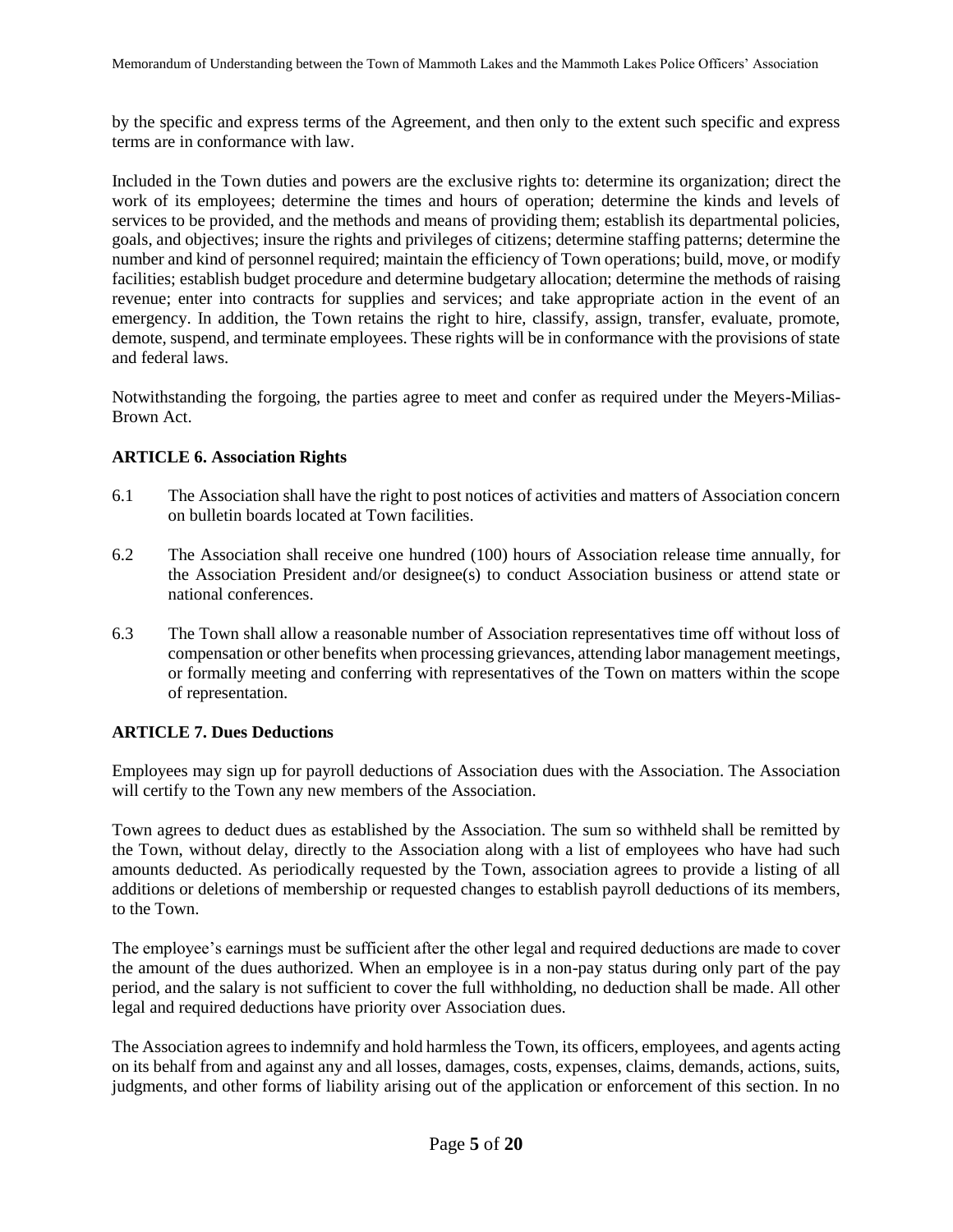event shall the Town be required to pay from its own funds Association dues which the employee was obligated to pay, but failed to pay, regardless of the reasons.

Any Association member who notifies the Town of their desire to discontinue dues deductions or otherwise withdraw from Association membership shall be referred back to the Association. The Town agrees to continue all dues deductions until notified of a deduction change by the Association.

# **ARTICLE 8. Salary**

# 8.1 Salary Schedule

The salary schedule shall be attached as Appendix "A". The salary schedule shall consist of five (5) salary steps (A-E) that are five percent (5.0%) apart. Employees shall move through the salary steps annually based on an overall satisfactory (or equivalent of) performance evaluation.

#### 8.2 Salary Increases

Employees shall receive the following increases to base rate of pay effective on the dates as shown. Increases will go into effect the first full pay period of July.

| July, 2019 | 3.0% |
|------------|------|
| July, 2020 | 4.0% |
| July, 2021 | 4.0% |

#### 8.3 Payout

In the first full pay period of January, 2021, active employees hired prior to July 1, 2019 who are using take-home vehicles for their assigned patrol shifts, shall receive a one-time payout of \$2,100. Employees may elect to take their payout as cash or may have it deposited into an eligible deferred compensation plan. The payout shall not be subject to retirement withholdings but shall be subject to applicable state and federal tax withholdings. The use of take-home vehicles for assigned patrol shifts shall be terminated July 1, 2021.

# **ARTICLE 9. Work Schedule**

# 9.1 Workweek

The workweek shall begin at 0001 hours on Monday and end at 2400 hours on Sunday.

# 9.2 Work Schedule

The work schedule shall be mutually agreed upon by both the Town and the Association. At such time staffing levels reach twelve (12) Officers assigned to patrol, the Department will transition to twenty-four seven (24/7) Police coverage. The parties will mutually agree upon the initial twentyfour seven (24/7) shift structure. While not included in the twelve (12) assigned to patrol, the School Resource Officer and/or Detective may be assigned to patrol duties as the needs of the department require.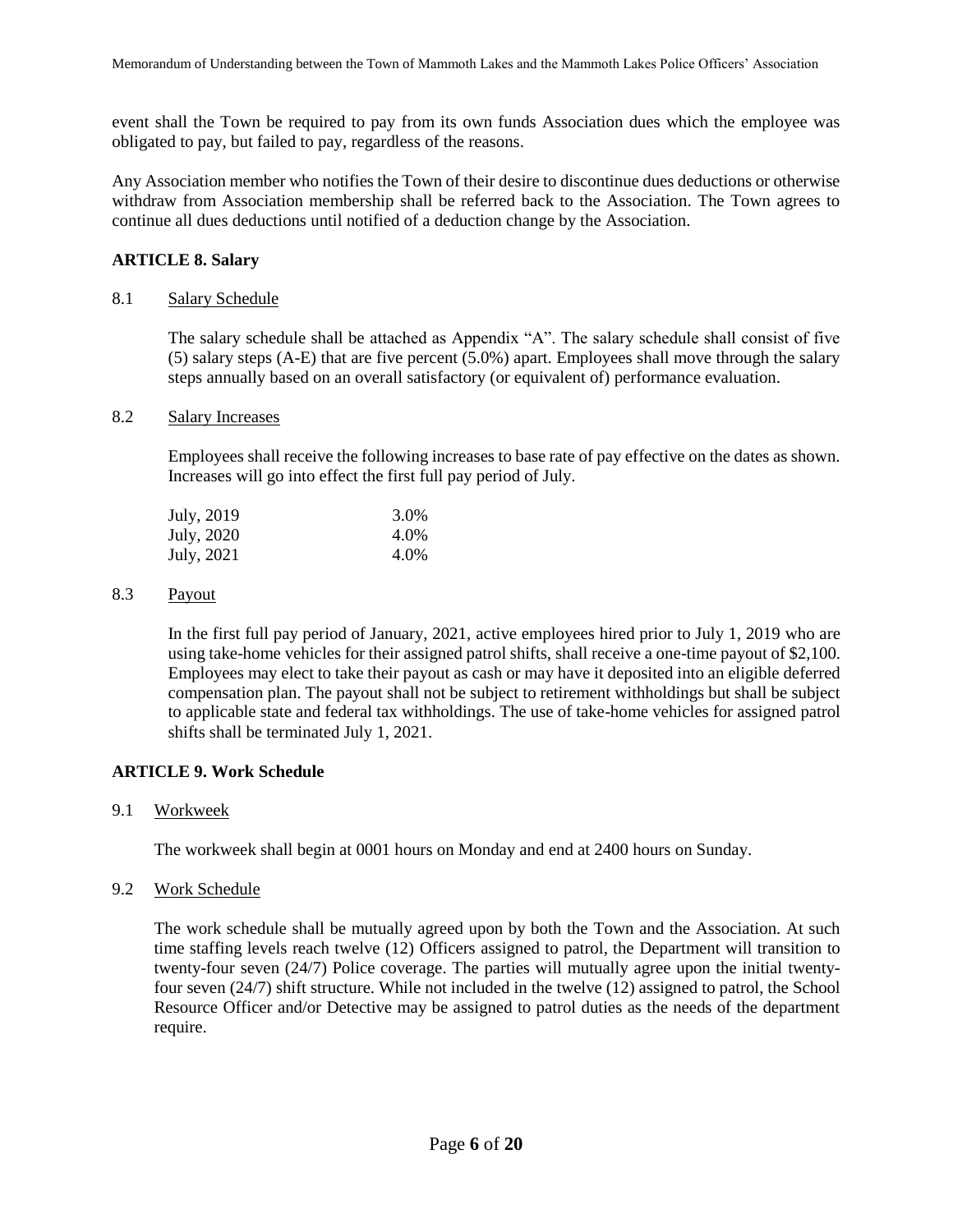# 9.3 Shift Bid

Employees shall bid annually during the month of November for the following year's shifts and days off. The shift bid shall include four (4) rotations of three (3) months; the rotations begin in January, April, July, and October. Each employee must select two (2) night shifts and two (2) day shifts. Once all employees have selected their shifts, employees may trade shifts for the entire rotation.

#### 9.4 Schedule Changes

The Chief of Police, or designee, may move an employee from one established shift to another established shift with two (2) weeks' notice if the change is deemed to be in the best interests of the department and the Town. In the case where a shift change is between two or more employees, the employee with the most seniority shall have the right to accept or reject the transfer. All schedule changes shall be made with the needs of the department being primary, and the needs of the employee being secondary.

# **ARTICLE 10. Overtime**

# 10.1 Overtime Policy-Definition

Overtime work is to be kept to a minimum, consistent with the protection of the lives and property of the citizens of Mammoth Lakes and the efficient operation of the department and operation of the Town. Overtime must be authorized by the Chief of Police, or designee. Overtime shall be defined as time worked beyond forty (40) hours during the normal workweek. "Time worked" shall be defined as all time during which an employee is necessarily required by the employer to be on the employer's premises, on duty, or at a prescribed work place. Properly roved travel time for work purposes will be compensated as "time worked" in compliance with FLSA regulations. Town paid comprehensive leave, compensatory time, and sick time shall be considered "hours worked" and is included for the purposes of calculating overtime. Release time for Association business and any non-paid leave times are not considered "time worked". All employees shall receive paid rest breaks and lunch breaks.

Compensatory time off should be granted in a manner that limits the impact on overtime being generated by the employee requesting the time off and by the department as determined in the Town's discretion.

#### 10.2 Overtime Compensation

For hours worked in excess of forty (40) hours in any workweek, one of the following shall occur at the discretion of the employee.

- (1) Employee shall accrue compensatory time-off on a time-and-one-half basis; or,
- (2) Overtime shall be paid at time-and-one-half the regular rate of pay.

# 10.3 Maximum Accumulation of Compensatory Time

Employees may accumulate up to one hundred and forty (140) hours of compensatory time. Until the accrued compensatory leave balances are reduced to below one hundred and forty (140) hours, employees shall receive overtime compensation as pay.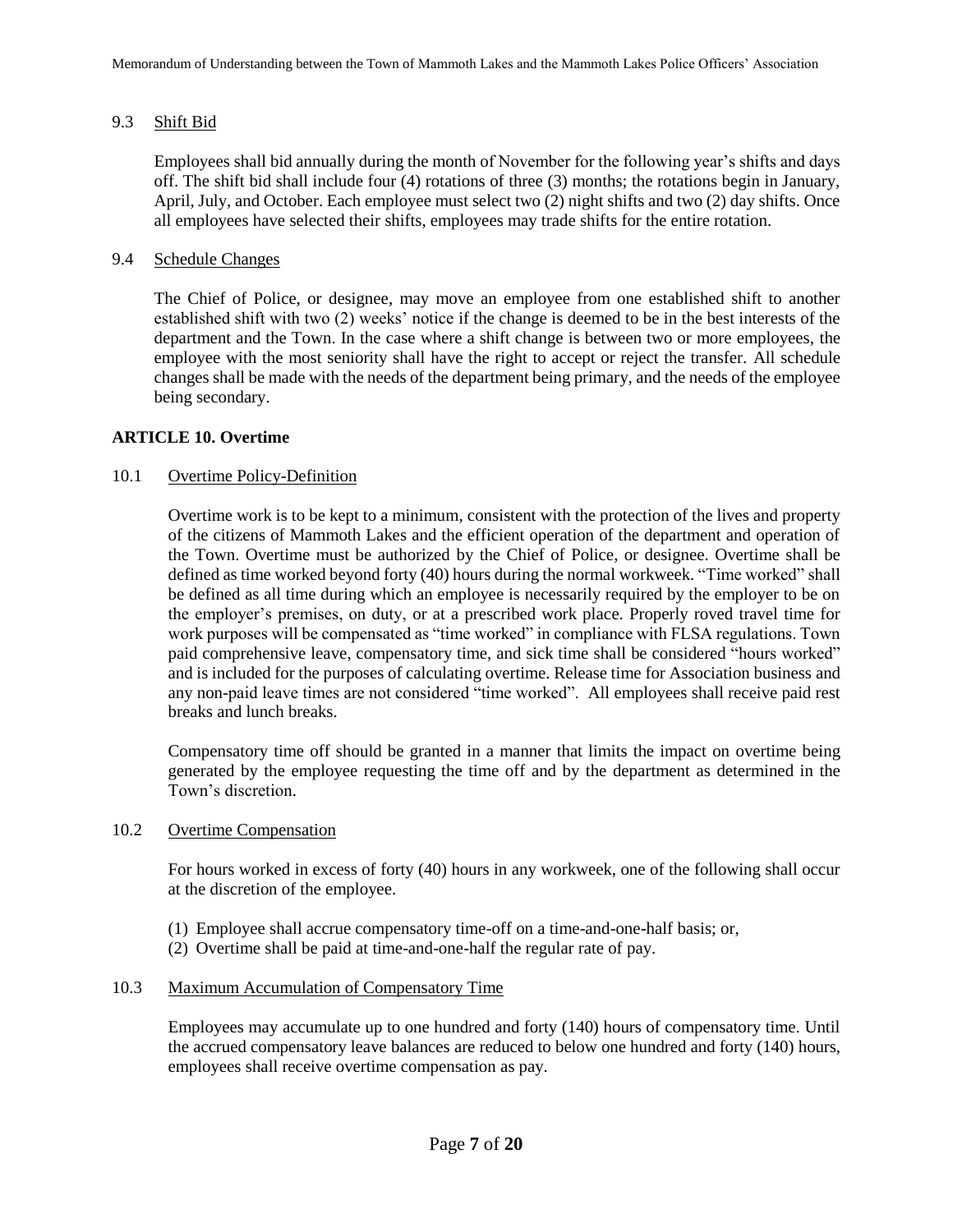# 10.4 Usage of Compensatory Time

Compensatory time earned shall be used at the employee's discretion with the prior approval of the Chief of Police, or designee. The employee shall be permitted to use the compensatory time off within a reasonable period after making a request if the employee's use of the compensatory time does not unduly disrupt the operation of the department The department will make every effort to accommodate compensatory leave requests.

#### 10.5 Compensatory Leave at Termination

Upon separation from the Town, employee shall receive payment for all accrued compensatory leave at the employee's current regular rate of pay, or as required by law.

# **ARTICLE 11. Longevity Pay**

11.1 Employees shall receive longevity pay at the following rates, which are not cumulative or stackable:

3.0% at completion of the  $10<sup>th</sup>$  year 6.0% at completion of the  $15<sup>th</sup>$  year 9.0% at completion of the  $20<sup>th</sup>$  year

11.2 Longevity pay shall be paid in accordance with the Town's regular payroll schedule, beginning on the first full pay period after the above periods of continuous service with the Town. Longevity pay shall be calculated at the above stated percentage of the employee's current base rate of pay.

# **ARTICLE 12. Holiday Pay**

In lieu of receiving holidays off, each employee shall receive holiday pay in the amount of 6.9% of the employee's base rate of pay.

# **ARTICLE 13. POST Pay**

- (a) Employees possessing an intermediate California P.O.S.T. certificate shall receive a pay differential of two and one-half percent (2.5%) of their base rate of pay.
- (b) Employees possessing an advanced California P.O.S.T. certificate shall receive a pay differential of seven and one-half percent (7.5%) of their base rate of pay salary (inclusive of the 2.5% intermediate California P.O.S.T. certificate).
- (c) Sergeants possessing a supervisory California P.O.S.T. certificate shall receive a pay differential of ten percent (10.0%) of their base rate of pay (inclusive of the 7.5% advanced California P.O.S.T. certificate).

# **ARTICLE 14. Bilingual Pay**

Employees who meet bilingual proficiency qualifications shall receive a pay differential of five (5.0%) of their base rate of pay. The Chief of Police shall designate the language and testing requirements, including periodic re-examination of proficiency as deemed appropriate, which will determine the qualifications for and maintenance of this incentive.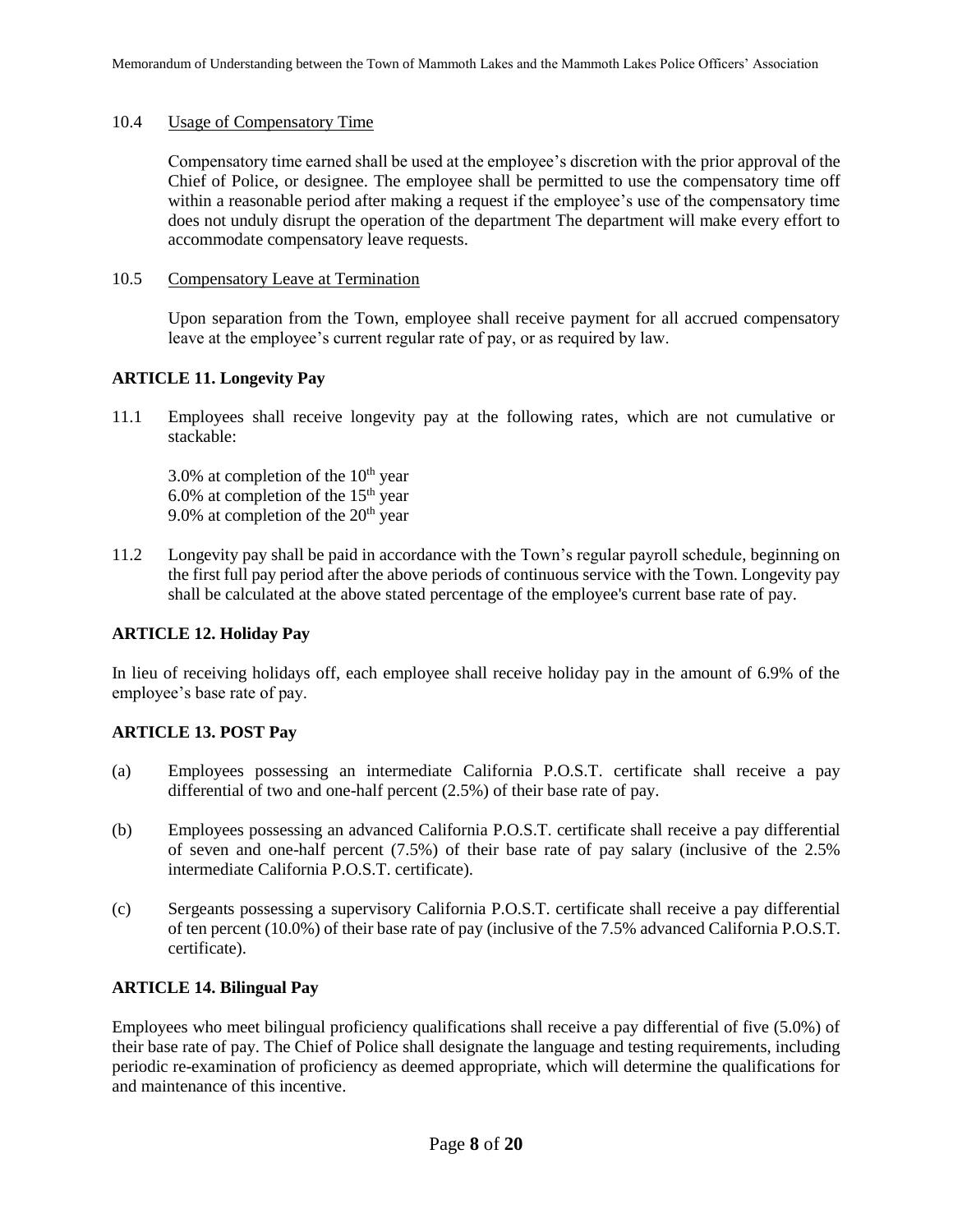# **ARTICLE 15. Special Assignment Pay**

15.1 Employees assigned by the Chief of Police, or designee, to work in the classification of Officer-In-Charge (OIC) or Field Training Officer (FTO) shall receive an additional five percent (5.0%) pay above their base rate of pay. Employees shall only receive this special pay when actually in the performance of OIC or FTO duties as determined by the Chief of Police, or designee. Employees assigned as the OIC shall receive a minimum of five (5) hours OIC pay for each shift assigned, provided the five (5) hours does not exceed the end of the employee's shift.

To meet CalPERS reporting requirements for OIC and FTO special assignment pay, these additional types of pay are considered "Lead Worker/Supervisor Premium" and shall be reported to CalPERS as such.

15.2 Employees selected and assigned to detail in the positions of Detective, DARE Officer (SRO), and Drug Enforcement Officer shall receive an additional five percent (5.0%) above their base rate of pay for the duration of the assignment.

To meet CalPERS reporting requirements for Drug Enforcement Officer special assignment pay, this type of pay shall be considered "Narcotic Division Premium" and shall be reported to CalPERS as such.

15.3 Employees selected by the Chief of Police to be trained in and assigned to the Sexual Assault Response Team (SART) and/or Special Enforcement Detail (SED) shall receive an additional two and one half percent (2.5%) above their base rate of pay for the duration of the assignment.

To meet CalPERS reporting requirements for SART and SED special assignment pay, SART shall be considered "Police Investigator Premium" and SED shall be considered "Hazard Premium" and both shall be reported as such.

15.4 No employee shall be eligible to receive more than seven and one half percent (7.5%) in special assignment pay, exclusive of OIC and FTO pay.

# **ARTICLE 16. Court Pay**

Employees required to appear in court on behalf of the Town, shall be compensated at one and one-half (1- 1/2) times their regular rate of pay, with a minimum of four (4) hours, providing that this four (4) hour period does not overlap into the employee's regularly assigned shift.

If the court appearance should fall within one (1) hour after the employee's regularly assigned shift or one (1) hour before the employee's regularly assigned shift, the employee shall be compensated only for those hours prior to or extending beyond the assigned shift.

During off-duty time, when the appearance does not require the employee to be physically present (i.e. DMV telephone appearance), employee shall be compensated for a minimum of two (2) hours at one and one-half (1-1/2) their regular rate of pay per appearance.

If an employee is called off a mandatory court appearance with twenty-four (24) hours or more notice, employee shall not receive "on-call" compensation. If employee is called off between twenty-four (24) and twelve (12) hours prior to appearance time, employees shall be entitled to two (2) hours of "on-call" pay. If employee is called off with less than twelve (12) hours' notice, they shall be entitled to three (3) hours of "on-call" pay.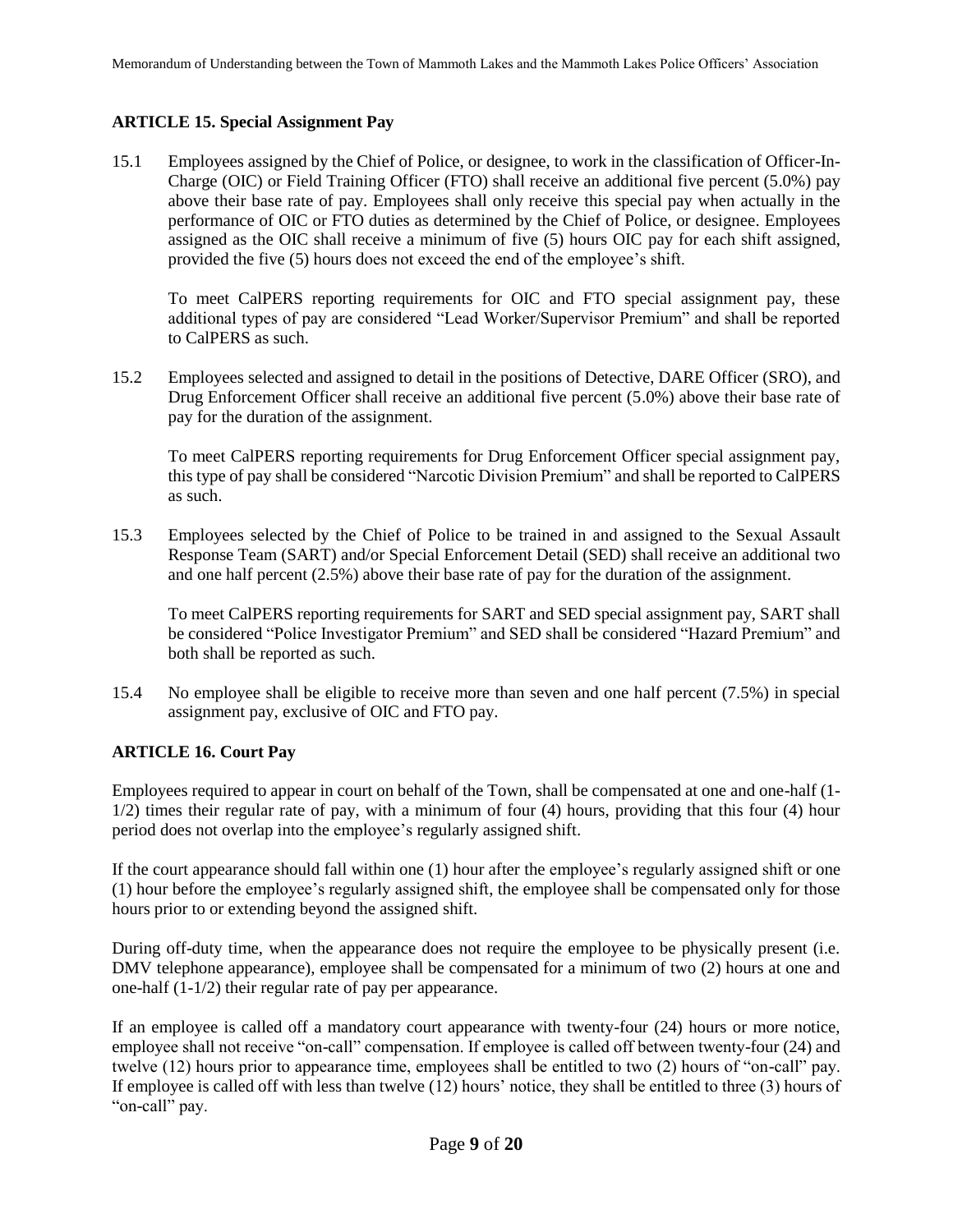# **ARTICLE 17. "Call-In" Pay**

Call-ins occur when employees are off duty and are called in to work for any reason, including but not limited to, training. An employee who is called in to work shall receive a minimum of four (4) hours pay at one and one-half  $(1-1/2)$  the employee's regular rate of pay, providing that this four (4) hour period does not overlap into the employee's regularly assigned shift, at which time employee will be paid for overtime hours actually worked.

# **ARTICLE 18. "On-Call" Pay**

Employees who are assigned when off-duty to be "on-call" for an identified shift must be available to come in to work when requested to do so during that shift. Employees assigned to be "on-call" shall receive compensation equal to two hours at one and one half  $(1-1/2)$  times the employee's regular rate of pay for each shift they are "on-call". "On-call" hours shall not be considered as "time worked" for purposes of calculating overtime.

#### **ARTICLE 19. Anniversary Awards**

- 19.1 The Town Council recognizes the important contribution made by long-term employees and wishes to reward their service to the Town. Long-term employees are the Town's most valuable asset and are to be commended for their skill, talent, dedication, and service.
- 19.2 The Town shall award employees for every five years of service to the Town according to the schedule below. The following schedule of awards is intended to accompany a certificate of appreciation from the Town Council:
	- Years Award

| 5 years  | 20 hours of paid administrative anniversary leave                         |
|----------|---------------------------------------------------------------------------|
| 10 years | Council recognition and 30 hours of paid administrative anniversary leave |
| 15 years | Council recognition and 40 hours of paid administrative anniversary leave |
| 20 years | Council recognition and 50 hours of paid administrative anniversary leave |
| 25 years | Council recognition and 80 hours of paid administrative anniversary leave |
| 30 years | Council recognition and 80 hours of paid administrative anniversary leave |
| 35 years | Council recognition and 80 hours of paid administrative anniversary leave |

Paid anniversary leave shall have no cash value and must be used within twelve months of the employee's anniversary date.

# **ARTICLE 20. Equipment and Uniforms**

20.1 Equipment and Uniforms

The Mammoth Lakes Police Department takes pride in the professional standard presented by its employees and provides an equipment and uniform reimbursement program to ensure such professional standards are maintained.

Upon hire, employees shall be provided with new, or like new, safety equipment, foul weather gear, and uniform items in accordance with department policy. Following initial issue, employees shall be eligible for reimbursement of up to \$1,300 per fiscal year to be used for the replacement, repair, purchase, cleaning, and maintenance of safety equipment, foul weather gear, and uniform items for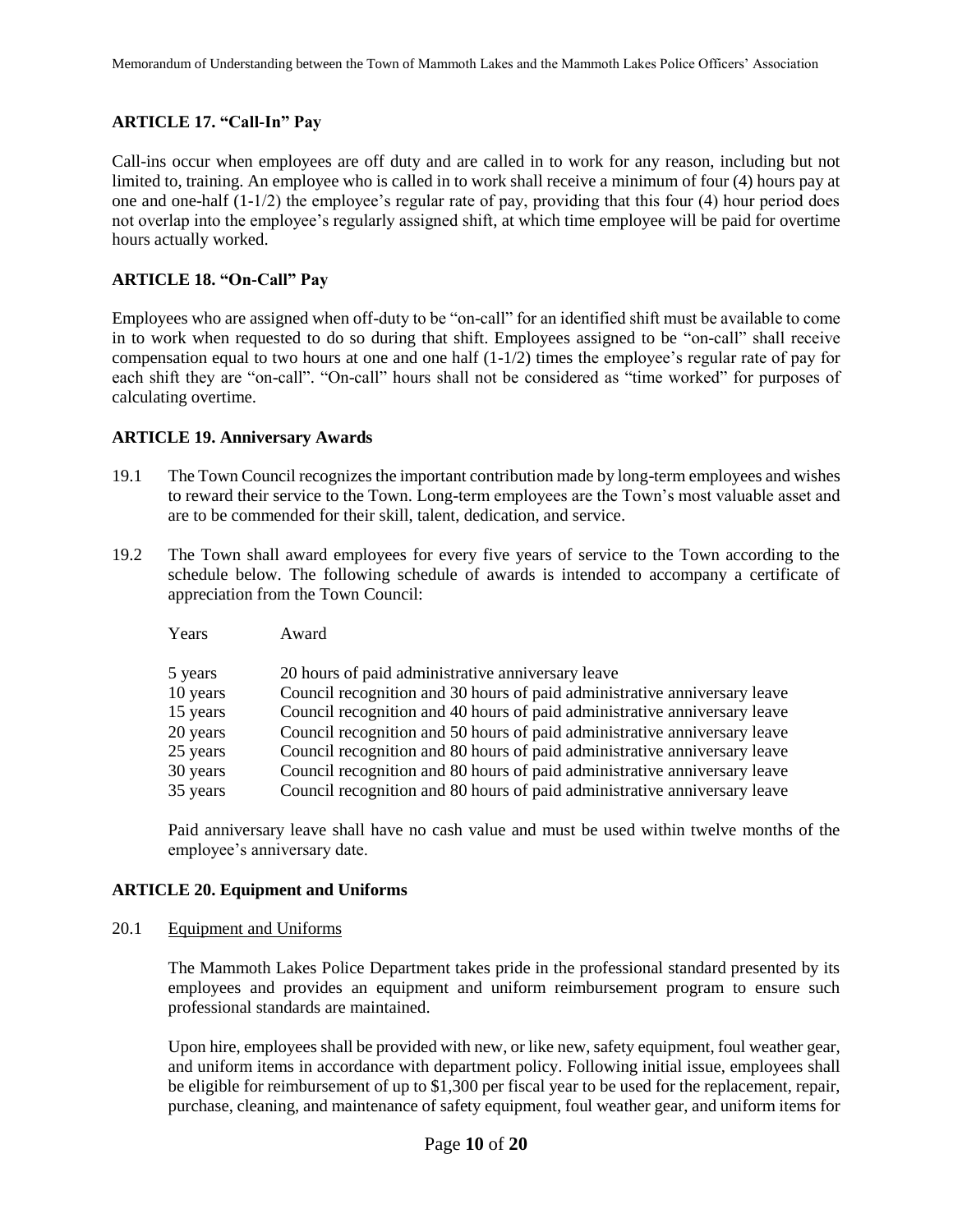law enforcement purposes to be used while on duty only, excluding firearms. At the completion of one (1) year of service, new employees shall be entitled to a pro-rata amount for the remainder of the fiscal year. Unexpended balances shall not roll over to the following fiscal year. Reimbursement shall be authorized at the discretion of the Chief of Police, or designee, upon submittal of proof of purchase.

Safety equipment, foul weather gear, and uniform items damaged in the course of duty (i.e. biohazard contamination) will be repaired or replaced by the Town. This excludes normal wear and tear, which is the responsibility of the employee.

Employees may be required to replace equipment and uniform items at the discretion of the Chief of Police, or designee, if the item does not meet the professional appearance standard set forth by the department or does not meet safety requirements. Should the employee have exhausted their \$1,300 balance, replacement of safety equipment, foul weather gear, and uniform items shall be at the employee's own cost. Alterations and customizations beyond what is considered required by the department, shall not be paid for by the Town.

#### 20.2 Reimbursement for Body Armor

Following initial issue, the Town shall reimburse employees for the actual cost of a ballistic vest, once every five years or upon expiration, at an amount not to exceed \$1,250. Should body armor become damaged in the course of duty, employee shall be reimbursed up to \$1,250 for a replacement upon approval by the Chief of Police, or designee. Reimbursement of body armor shall be paid by the Town on the next regular payroll following submittal of receipt of purchase.

# **ARTICLE 21. Duty Weapon Ownership**

Employees shall be provided with a one-time duty weapon reimbursement not to exceed \$1,000 for a duty weapon for use when on duty and accessories required for the weapon, which must be pre-approved by the Chief of Police. Employees may purchase the handgun of their choice subject to prior approval by the Chief of Police, or designee.

Employees are required to submit their duty weapon to the Chief of Police or designee annually for inspection. Any employee whose weapon is not fit for duty may, at the discretion of the Chief of Police, be issued a department-owned weapon until the employee's weapon is able to be returned to duty. All costs for maintenance and repair of duty-weapons shall be submitted to the Town for reimbursement.

Employees who complete five (5) years of satisfactory service, shall have the option to take full ownership of their duty weapon (department-issued or purchased) upon separation of employment from the Town. At separation from less than five (5) years of service, employees may purchase their duty weapon at twenty percent (20%) per year depreciation value, to be determined by the Chief of Police, or designee.

# **ARTICLE 22. Comprehensive and Other Leave**

# 22.1 Comprehensive Leave

Comprehensive leave replaces vacation leave, personal leave, and bereavement leave.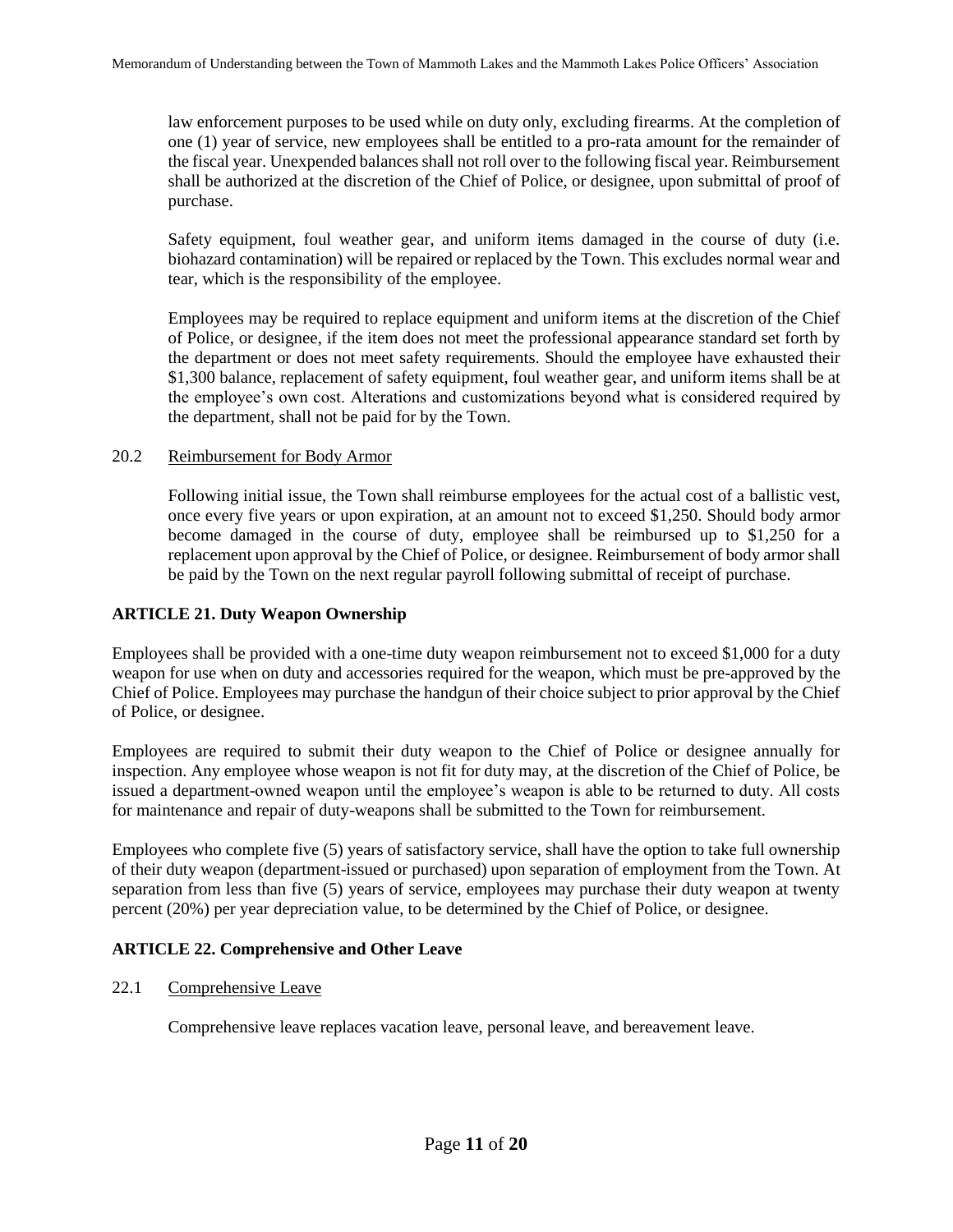# 22.2 Scheduling/Notification

The scheduling of paid leave for vacation and personal leave purposes and the amount to be taken at any one time shall be approved by the Chief of Police, or designee, in accordance with the department's rules and with regard for the needs of the department primarily and the preferences of the employee secondarily. Employee must submit their request to use paid leave at least two weeks in advance in order for the department to mandate the shift(s) to be covered. If a request is submitted less than two (2) weeks in advance, approval shall depend on voluntary coverage.

If an employee finds it necessary to take paid leave which has not been scheduled in advance, for bereavement, emergencies, etc., it is the responsibility of the employee to contact their supervisor at least one hour prior to the beginning of their work day to inform the supervisor of their absence. In such circumstances, the Chief of Police, or designee, may mandate shift coverage.

#### 22.3 Comprehensive Leave at Termination

Upon separation from the Town, employee shall receive payment for all accrued comprehensive and compensatory leave at the employee's current regular rate of pay or as required by law.

#### 22.4 Effect of Extended Military Leave

State and federal law require an employer to grant an employee leave for specified military service. The Town will abide by both the spirit and intent of the law.

An employee who is on military leave may, at the employee's request, use comprehensive leave at the time the military leave becomes effective, or at any time during the course of the extended leave.

#### 22.5 Comprehensive Leave Payouts

Employees who have comprehensive leave balances in excess of four hundred (400) hours annually on July 1, shall have those hours in excess of four hundred (400) hours converted to cash and deposited into the employee's ICMA VantageCare account.

Employees may request a pay-out of up to one hundred (100) hours of comprehensive leave annually to be paid in December. All such requests will be processed and pay-outs made in accordance with a schedule established by the Administrative Services/Finance Director. Employees will be provided ample advance notification of the schedule. Employees requesting a pay-out must retain an accrued comprehensive leave balance of not less than two hundred (200) hours. Pay-outs will be made at the employee's current regular rate of pay.

The Town Manager may authorize payouts at other times upon the specific written request of an employee, but only in the event that extraordinary circumstances warrant such consideration.

#### 22.6 Comprehensive Leave Accruals

Employees shall accrue comprehensive leave based upon their length of continuous service, according to the following schedule:

| (a) | 0-1 years of service | 7 hours a month  |
|-----|----------------------|------------------|
| (b) | 1-2 years of service | 10 hours a month |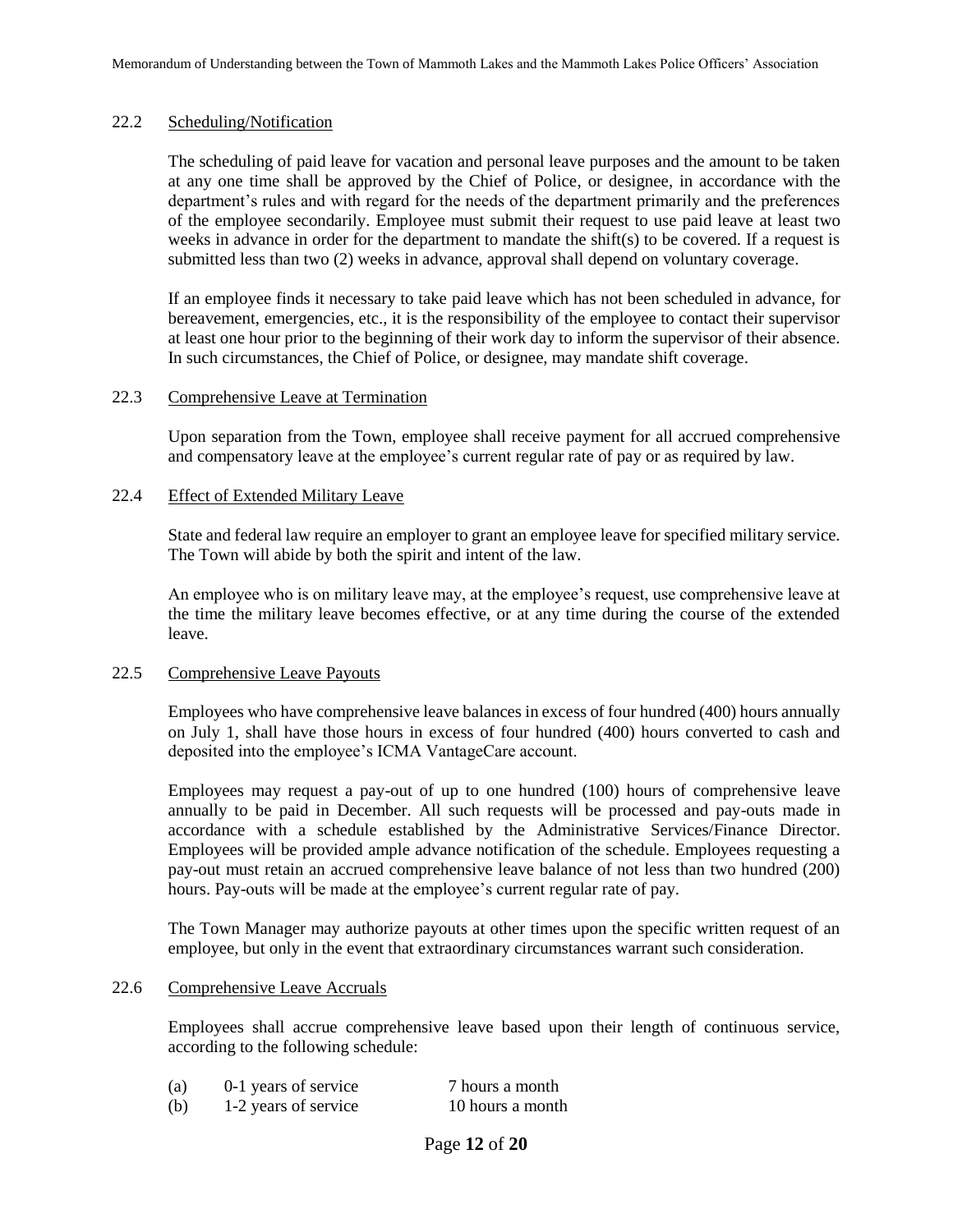| (c) | 2-3 years of service  | 12 hours a month |
|-----|-----------------------|------------------|
| (d) | $3+$ years of service | 15 hours a month |

#### 22.7 Sick Leave

Employees shall accrue eight (8) hours a month of sick leave. There shall be no limit to the amount of sick leave hours an employee can accrue. Sick leave shall have no cash value and may not be converted to comprehensive leave. Upon separation, the employee's sick leave balance shall not be paid out but shall be reported to CalPERS and converted to service credit as permitted by law and by the Town's contract with CalPERS

#### 22.8 Parental Leave

The California Government Code provides a number of employee benefits for pregnancy, childbirth, and related conditions. The Town provides parental leave in accordance with applicable and state and federal law. The Town will provide up to date and current information on the benefits provided and make all such information available upon request. Such information will be available from the Human Resources Department.

# 22.9 Family and Medical Leave

State and federal law requires employers to grant family and medical leave under specified circumstances. The Town will abide by both the spirit and intent of the law. The Town provides family and medical leave in accordance with applicable state and federal law. Such information will be available from the Human Resources Department.

#### $22.10$  Jury Duty

Employees shall receive full compensation for serving on jury duty, provided that juror pay (not including mileage) received by the employee is paid to the Town.

#### 22.11 Leave without Pay

The Chief of Police may approve an employee's request for up to forty (40) hours of leave without pay per calendar year. Leave without pay may be granted only after all paid leave has been exhausted. All benefits, including leave accrual, health insurance, and retirement, shall be prorated accordingly to the reduction in work hours.

#### 22.12 Unpaid Leave of Absence

The Town Manager may approve an employee's request for up to six (6) months unpaid leave that will guarantee the employee shall retain permanent status upon return. Requests for a leave of absence will be made in writing to the Town Manager and shall contain all relevant facts and circumstances in support of the request. All benefits including leave accrual, health insurance, and retirement shall be terminated for the duration of the leave of absence, except as otherwise required by law. All accrued paid leave balances must be exhausted before the employee may go onto unpaid leave of absence.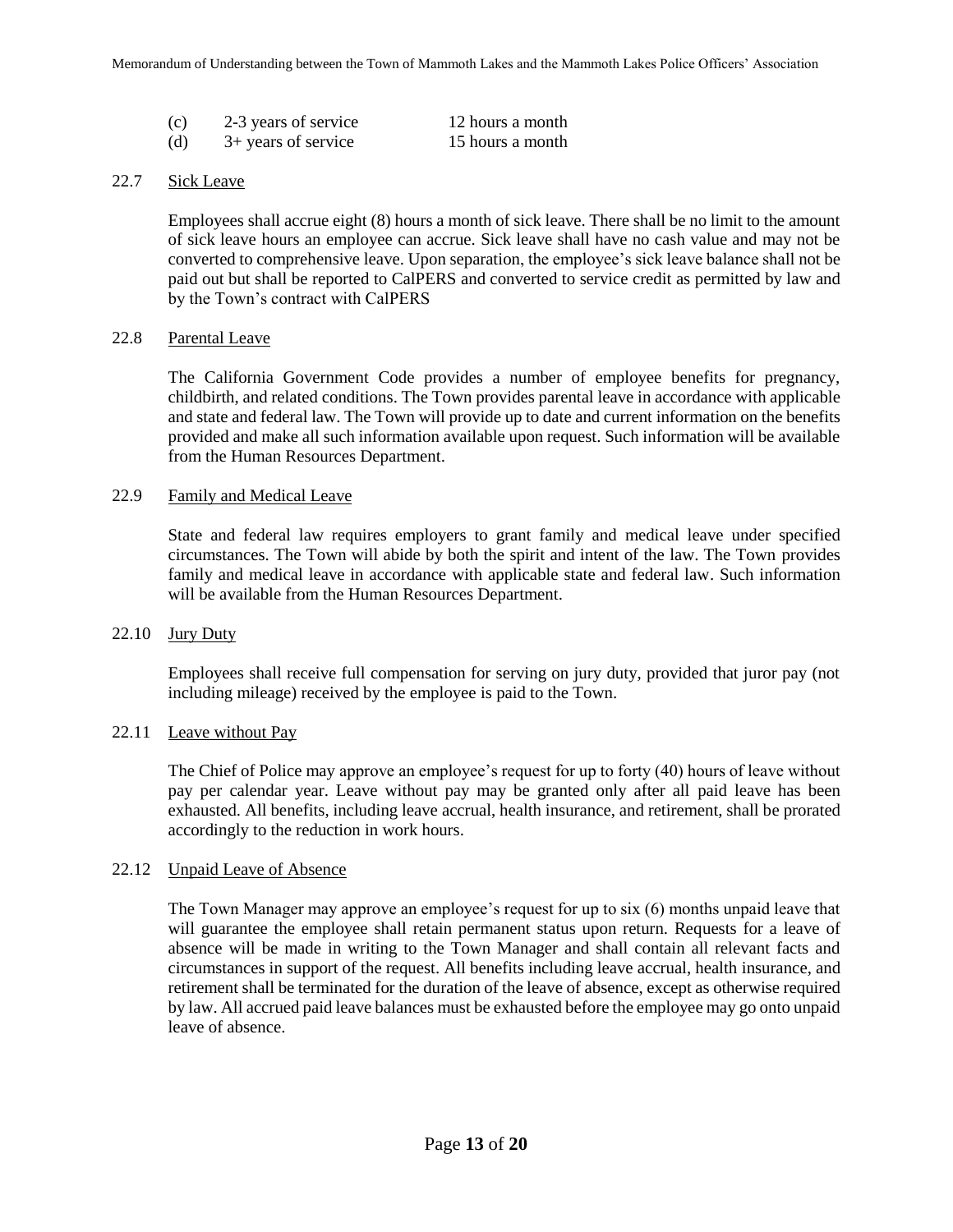# **ARTICLE 23. Health Insurance Benefits**

- 23.1 Employees and their dependents shall be eligible for coverage under the Town's health plan, subject to the plan's term and conditions.
- 23.2 The Town will contract with CalPERS health insurance plan. The town will also maintain a flexible benefit program.
- 23.3 The Town shall contribute the PEMCHA minimum amount required by CalPERS per month per employee as the "employer contribution" to the cost of the premium for the health program should the employee elect to participate in the plan.
- 23.4 The Town will provide a monthly contribution to each employee in an amount equal to the cost of coverage under the PORAC health insurance plan based upon the employee's dependent status definition under the CalPERS health benefit program as "employee", "employee +1", or "employee +2" for the employee's flexible spending (cafeteria) account. This amount is inclusive of the "employer contribution" for the CalPERS health program premium.
- 23.5 Medical-In-Lieu Employees who do not elect to take the Town's health insurance must provide proof of health coverage (in accordance with the Town's Waiver of Health Plan Enrollment). Employees who opt out of Town provided health insurance shall receive four hundred dollars (\$400.00) per month in-lieu which shall be deposited into their ICMA VantageCare account.
- 23.6 Employees may participate in the Health Reimbursement Arrangement Plan (HRA) as established by the Town to reimburse employees for vision and dental expenses as outlined in IRS publication 502 and the Town's vision and dental policy up to a total of \$1,500 for employees and \$800.00 for each dependent (as defined by CalPERS Health) per fiscal year, which total may be combined for the use of either the member or any of their dependents. If two employees are married, they shall not be covered by each other and their dependent children may only be covered by one parent. New employees not employed by the Town for the full fiscal year shall be entitled to a pro-rata reimbursement amount upon hire. Up to 80% of the unused portion of the total benefit, (not to exceed \$2,000 per year for employees with less than one year of service with the Town) may be "rolled over" from one fiscal year to the next, for a total of not more than three fiscal years. For purposes of identifying the unused portion, receipts for services performed in the previous fiscal year must be submitted within sixty (60) days of the beginning of the new fiscal year. Requests submitted after sixty (60) days after the close of the year will be paid out of the current fiscal year's benefit amount. Requests for reimbursement for services performed in years prior to the immediately preceding fiscal year shall not be reimbursable.

The current fiscal year benefit amount will be used to pay all reimbursement requests. Once the current fiscal year benefit amount is exhausted, rollover benefit amounts from previous years will be used to fund the reimbursement requests. "Rollover Year 1" (defined as the year before the current fiscal year) benefit will be accessed first for reimbursement requests. "Then, Rollover Year 2", (defined as the fiscal year before Rollover Year 1) benefit amount will be accessed for reimbursement requests. Finally, if current fiscal year and Rollover Years 1 and 2 benefits have been exhausted, "Rollover Year 3" will be accessed for reimbursement requests. Any amount remaining in "Rollover Year 3" 60 days after the close of a fiscal year will no longer be available to fund reimbursement requests. Employees may opt out of the HRA during the annual open enrollment period.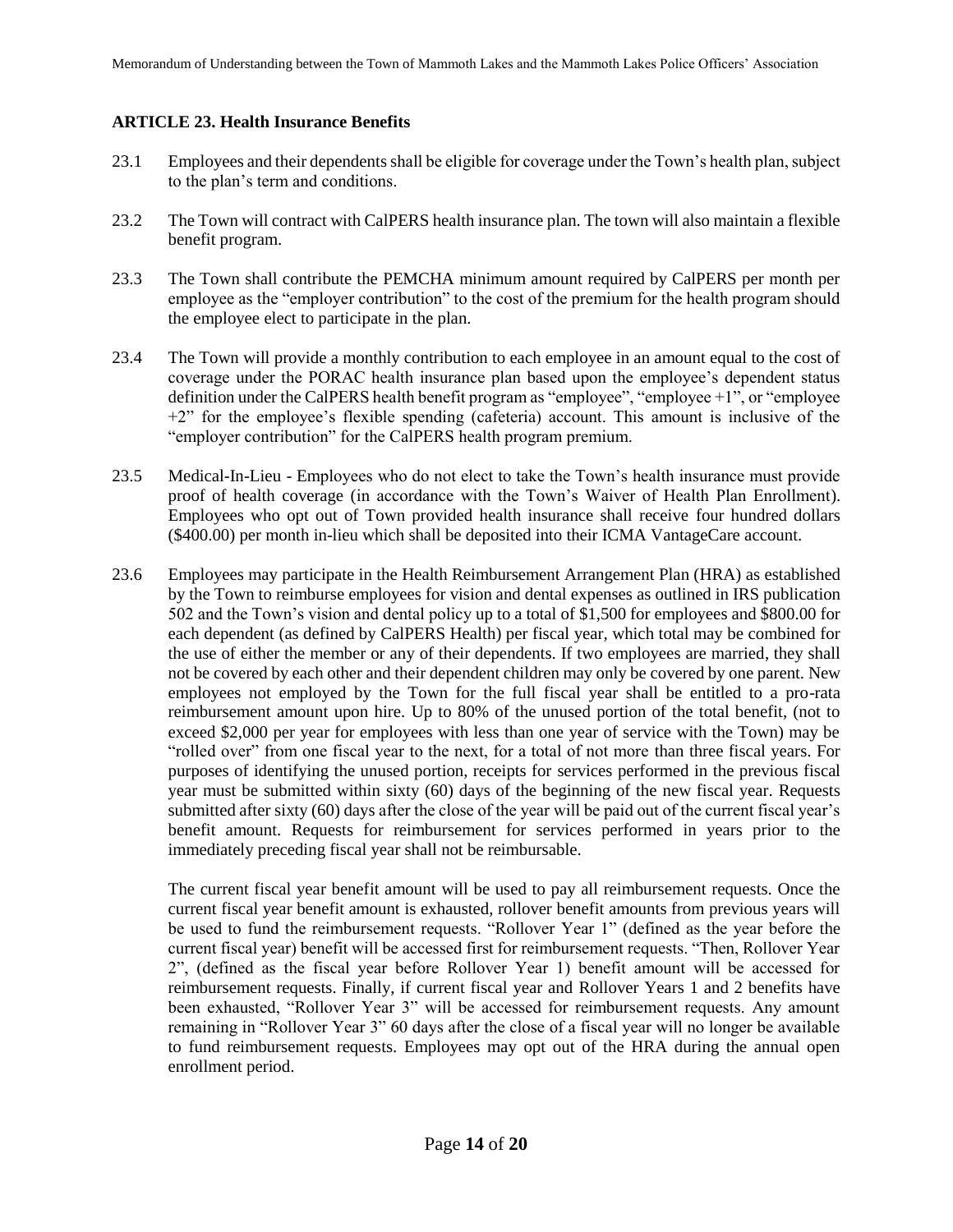# **ARTICLE 24. Retirement**

The Town will continue its participation in the California Public Employees' Retirement System (CalPERS).

Retirement Tier 1 – Police Safety Members hired before January 1, 2013, or Classic Members as defined by CalPERS, shall receive the 3% @ 50 retirement formula, highest thirty-six (36) month average final compensation period, the Forth Level of the 1959 Survivor's Benefit, Unused Sick Leave Option, and a two percent (2.0%) retirement Cost of Living Adjustment (COLA). These Police Safety Members shall pay the entire twelve percent (12%) of the CalPERS employee's contribution on a pre-tax basis.

Retirement Tier 2 – New Police Safety Members, as defined by CalPERS, hired on or after to January 1, 2013, shall receive the 2.7% @ 57 retirement formula, highest thirty-six (36) month average final compensation period, the Forth Level of the 1959 Survivor's Benefit, Unused Sick Leave Option, and a two percent (2.0%) retirement Cost of Living Adjustment (COLA). These Police Safety Members shall pay half of the total normal cost of the retirement plan as determined annually by CalPERS.

# **ARTICLE 25. Retiree Health Savings Account**

The Town shall contract with ICMA VantageCare to provide a vehicle for retiree medical. Employees shall contribute twenty-five dollars (\$25.00) per pay period into their ICMA VantageCare account.

Beginning July 1, 2019, the Town shall contribute three hundred and seventy-five dollars (\$375) per month into each employee's ICMA VantageCare account.

#### **ARTICLE 26. Deferred Compensation**

The Town shall maintain a Deferred Compensation Plan (IRC 457 Plan) in good standing and shall make voluntary participation in the Plan available to all employees.

# **ARTICLE 27. Life Insurance**

The Town shall provide a term life insurance policy for each employee in the amount of \$50,000 until the age of seventy  $(70)$ , after the age of seventy  $(70)$  the benefit shall be reduced to \$25,000. Dependents of employees shall receive a term life insurance policy in the amount of \$5,000.

# **ARTICLE 28. Rapid Response**

The Town and the Association agree this article, "Rapid Response", will be eliminated at such time staffing levels reach twelve (12) Officers assigned to patrol and twenty-four (24) hour coverage is reached.

To facilitate a rapid response if called in, the Police Department shall make "take-home" vehicles available to employees hired prior to July 1, 2019, who reside in Mono County or the greater Bishop area, including Big Pine. The Police Department and the Town shall be responsible for maintaining the vehicles, including providing fuel. Take-home vehicles may not be used for personal use and may not be driven by any family member or other person not authorized by the Chief of Police.

Employees assigned to patrol night shift (1700 hours until 0300 hours) shall remain available for call back until 0400 hours on the days they work. Employees assigned to the night shift who have a take-home vehicle shall be compensated for one (1) hour of straight time for being on call. Employees who do not have a takehome vehicle shall be compensated for one (1) hour at one and one half  $(1 \frac{1}{2})$  times the employee's regular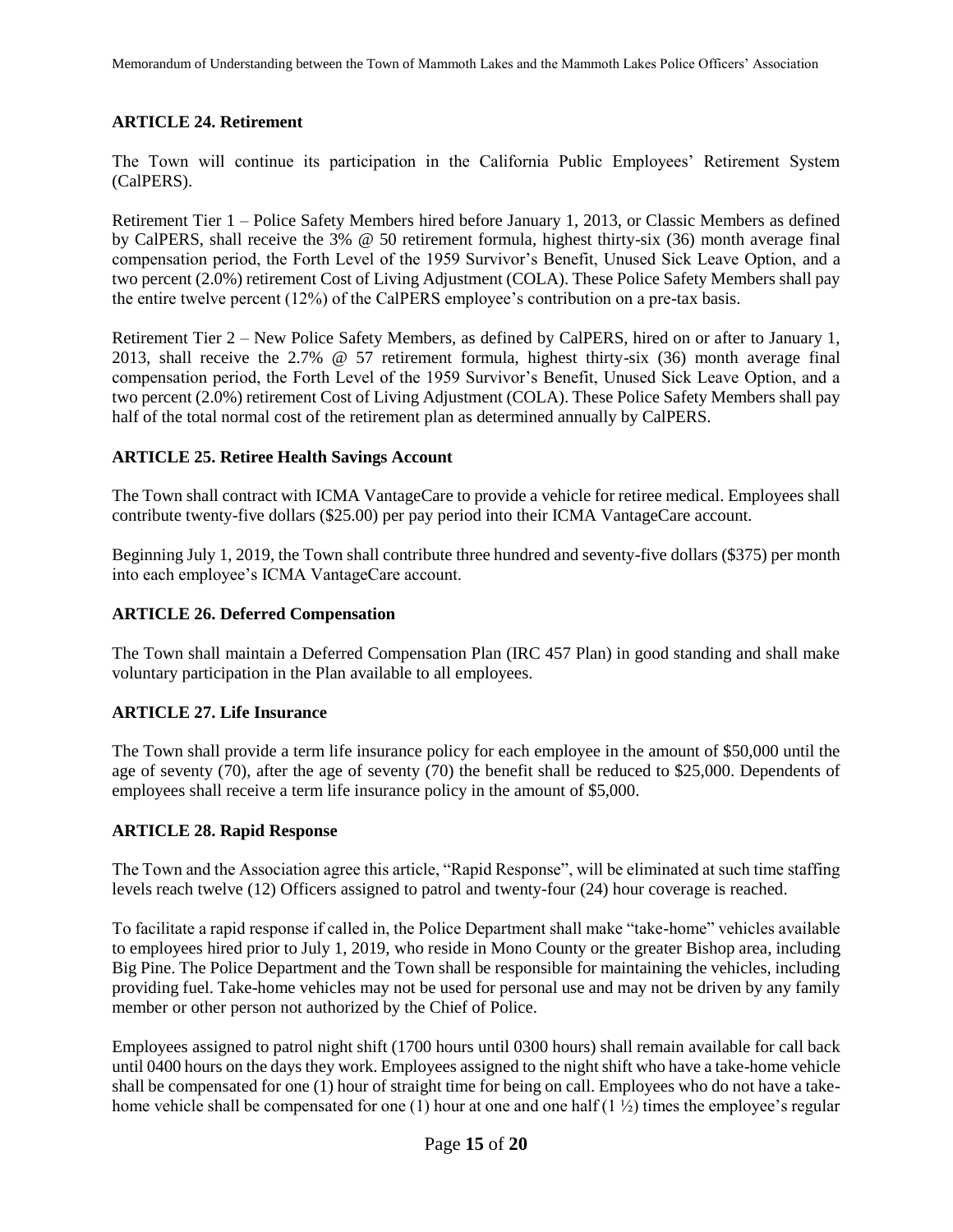rate of pay. If called back during this period and they remain on-duty past 0400 hours, they shall be compensated at one and one half  $(1 \frac{1}{2})$  times the employee's regular rate of pay for all time worked after 0400 hours.

Employees assigned to the Patrol Day shift (0700 until 1700 hours) shall be on-call and available to respond from 0400 until their start of shift at 0700 hours. Employees who have a take-home vehicle shall be compensated one (1) hour of straight time for being on-call. Employees who do not have a take-home vehicle will be compensated for one (1) hour at one and one half  $(1 \frac{1}{2})$ . Employees, if called in, shall be compensated at one and one half  $(1 \frac{1}{2})$  times the employee's regular rate of pay from the time they are called in until the start of their regular shift.

Employees responsible for filling a vacancy created by another employee who is unavailable to work their assigned shift shall be responsible for remaining on-call during the described period of time.

# **ARTICLE 29: Take-Home Vehicles**

At such time staffing levels reach twelve (12) Officers assigned to patrol and "Rapid Response" is eliminated, employees hired prior to July 1, 2019 who were using a take-home vehicle for the purposes of "Rapid Response", shall be eligible for a take-home police vehicle assigned by the Chief of Police, or designee, while on their assigned patrol shifts only. Beginning July 1, 2021, no employee assigned to patrol shall be eligible for a take-home vehicle. Take-home vehicles for employees assigned to special assignments shall be provided at the discretion of the Chief of Police, or designee.

# **ARTICLE 30. Promotions**

# 30.1 Sergeants

For vacancies in the classification of Sergeant, in the absence of a valid employment list, the Town will conduct a recruitment open to both internal and external applicants. The recruitment shall be conducted in accordance with the Town's Personnel Rules and the testing process shall be determined between the Chief of Police and the Human Resources Department. If there are two (2) internal candidates who successfully pass the testing process, the Town shall select one (1) of the internal applicants for promotion to the classification of Sergeant. In the event there is only one (1) successful internal candidate, the Town may choose to promote that candidate, or to select an external candidate.

At the conclusion of a selection process, successful candidates shall be advised within thirty (30) days, of their position on a valid employment list. When selecting from a valid employment list, the Town may select from any of the candidates regardless of their ranking.

# 30.2 Police Officers

Police Recruits who successfully complete the Police Academy shall immediately be promoted to the classification of Police Officer, and shall be placed at step "A" within the PO/1 range.

# **ARTICLE 31. Worker's Compensation**

Whenever an employee is absent due to the filing of a workers' compensation claim, the employee shall receive full compensation during the first fifteen (15) working days of such absence without deduction from accrued paid leave banks.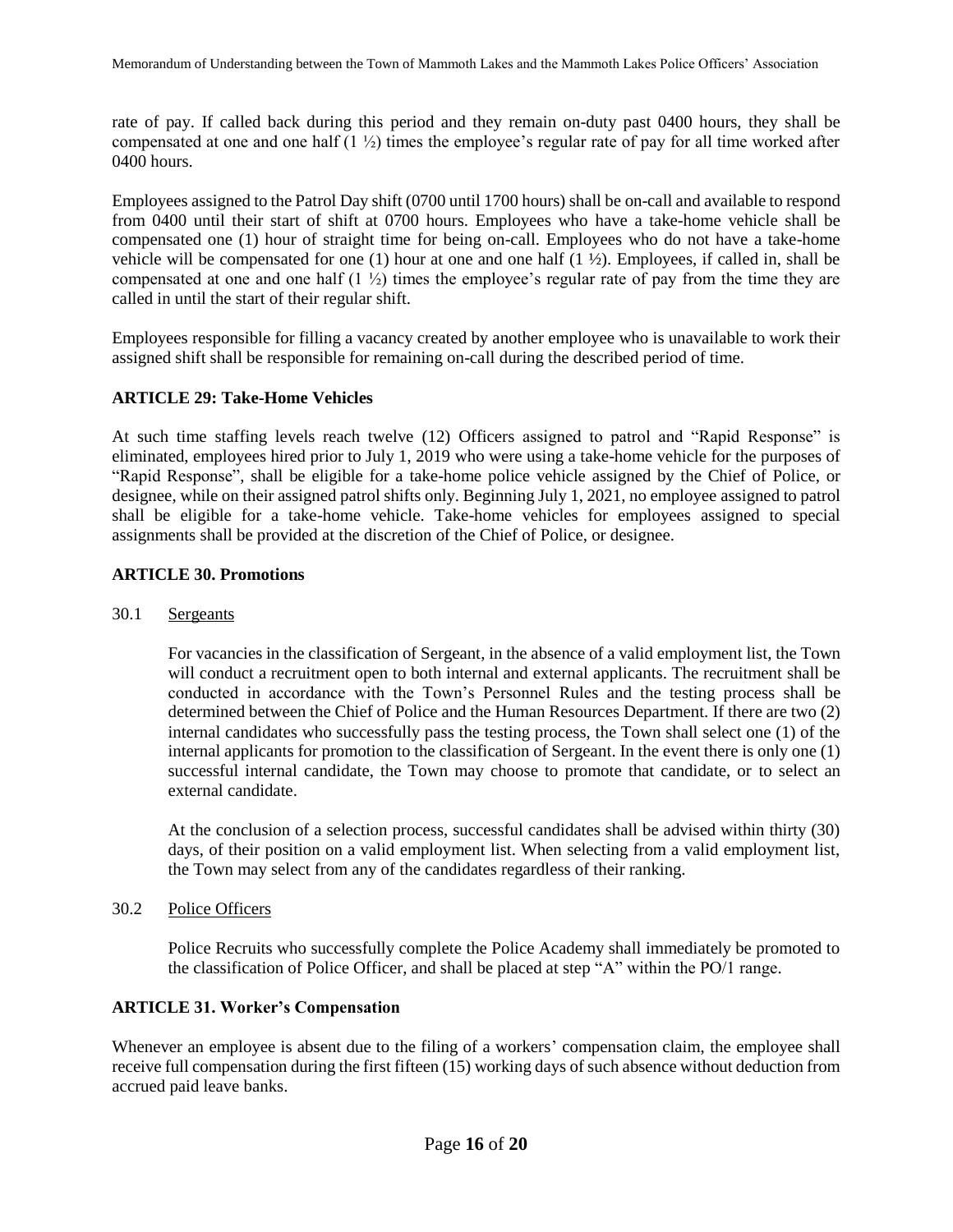If the workers' compensation claim is accepted, the employee shall receive one hundred percent (100%) of their gross pay on a pre-tax basis for a period of up to fifty-two (52) weeks pursuant to California Labor Code Section 4850.

After 4850 leave is exhausted, if the employee is still unable to return to duty, the employee may use accrued leaves to supplement the temporary disability benefits received from the Town's workers' compensation carrier up to the employee's full gross pay. If all paid leave is exhausted, then the employee will be compensated at the statutory rate.

# **ARTICLE 32. Layoffs**

In the event of layoff of employees covered by this MOU, employees shall be laid off in the inverse order of seniority.

Employees who are laid off may take a voluntary demotion within the Mammoth Lakes Police Department, to a class in which the employee had prior probationary or permanent status, provided such a position is held by an employee with less seniority.

A break in employment shall not result in loss of seniority as a result of layoff. Any employee laid off after acquiring permanent status shall, after reinstatement, regain the seniority possessed at the time of layoff. If two or more employees have identical seniority and identical time with the department, ties shall be broken by previous law enforcement experience within the State of California as a full time paid Peace Officer described under 830 P.C.

# **ARTICLE 33. Personnel Files**

Upon approval by the Chief of Police, employees who do not have repeated similar misconduct may have any formal disciplinary action and/or investigations removed from their personnel file at the five (5) year anniversary date of the discipline.

A request to remove documentation for repeated similar misconduct shall be in writing to the Chief of Police and shall be the basis for the request. The removal of documentation shall be at the discretion of the Chief of Police. A decision not to remove documentation more than five (5) years old shall not be subject to challenge by the employee and shall not be subject to the grievance procedure.

Employees wishing to inspect their personnel file may do so by contacting the Chief of Police, or designee.

# **ARTICLE 34. Grievance Procedure**

34.1 Purpose

The purpose of this procedure is to provide for an orderly process for reviewing and resolving employee grievances at the lowest possible administrative level in the shortest possible time.

#### 34.2 Formal Grievance Procedure

#### Level I

The grievant shall submit a written grievance to the Chief of Police within fifteen (15) days from the event giving rise to the grievance or from the date the employee could reasonably have expected to have had knowledge of such event. The Chief of Police, or designee, shall investigate the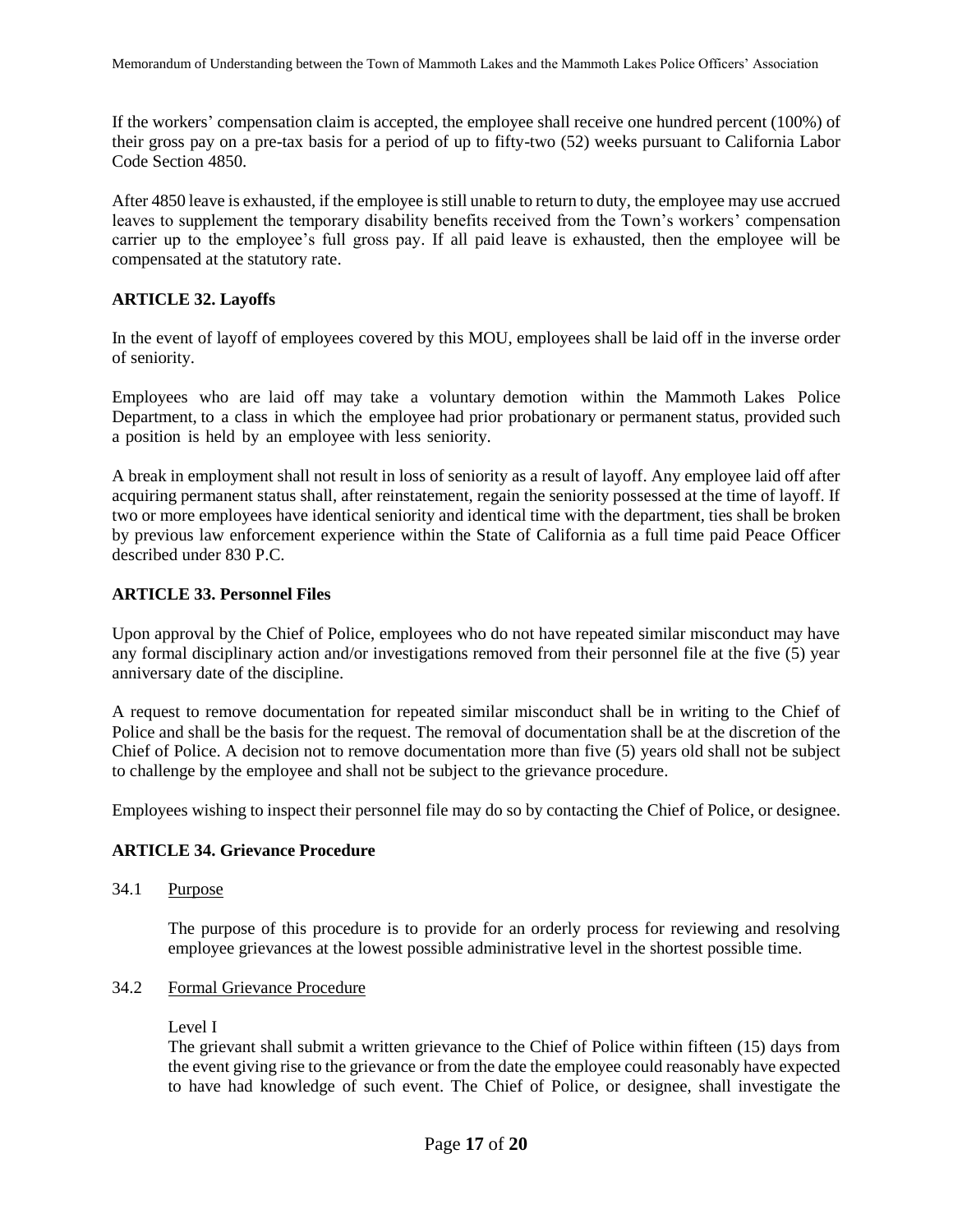grievance, which may include a meeting with the concerned parties, and give a written answer to the grievant within fifteen (15) days of receipt of the grievance.

#### Level II

If the grievant is not satisfied with the written answer from the Chief of Police, the grievant may, within fifteen (15) days of such answer, file a written appeal to the Town Manager. The Town Manager shall investigate the grievance, which may include a meeting with the concerned parties and thereafter give a written answer to the grievant within fifteen (15) days of the receipt of the written appeal.

# Level III

If the Association is not satisfied by the decision made by the Town Manager, the Association may, within fifteen (15) days of the receipt of the response from the Town Manager, request a hearing before a third party Hearing Officer. The parties shall select a Hearing Officer within fifteen (15) days from the request for a hearing.

The Hearing Officer shall conduct a hearing and shall either issue an oral bench decision, or shall, within thirty (30) days of conclusion of the hearing, render a written decision and/or order. Any decision and/or order of the Hearing Officer shall be advisory to the Town Manager. The Town Manager may affirm, modify, reverse, or otherwise resolve the decision of the Hearing Officer. The Town Manager's decision shall be final and binding.

# 34.3 Automatic Advances

If, at any step in the informal or formal grievance procedure, it is determined that the designated person who is to respond to the grievance does not have the authority to resolve the issue presented, the grievance automatically advances to the next line of authority, as designated in the grievance procedure, who does have the authority to respond.

# 34.4 Costs of Grievance Arbitration

The Town shall be responsible for the entire cost of a Hearing Officer.

# 34.5 Time Limits

Time limits are considered an integral and important part of the grievance procedure and may not be waived except by mutual written consent of the parties. In the event that a grievant fails to carry their grievance forward within a prescribed time period, the grievance shall be considered withdrawn. If the Town fails to respond with an answer to a grievant within the required time period, the grievance shall be deemed settled in favor of the employee.

# **ARTICLE 35. Severability**

Should any section, clause, or provision of the Memorandum of Understanding be declared illegal by final judgment of a court of competent jurisdiction or invalid by CalPERS, such invalidation of such section, clause, or provision shall not invalidate the remaining portions thereof, and such remaining portions shall remain in full force and effect.

Upon such invalidation, the parties agree immediately to meet and confer on substitute provision for such parts or provisions rendered or declared illegal or an unfair labor practice. If the parties are unable to reach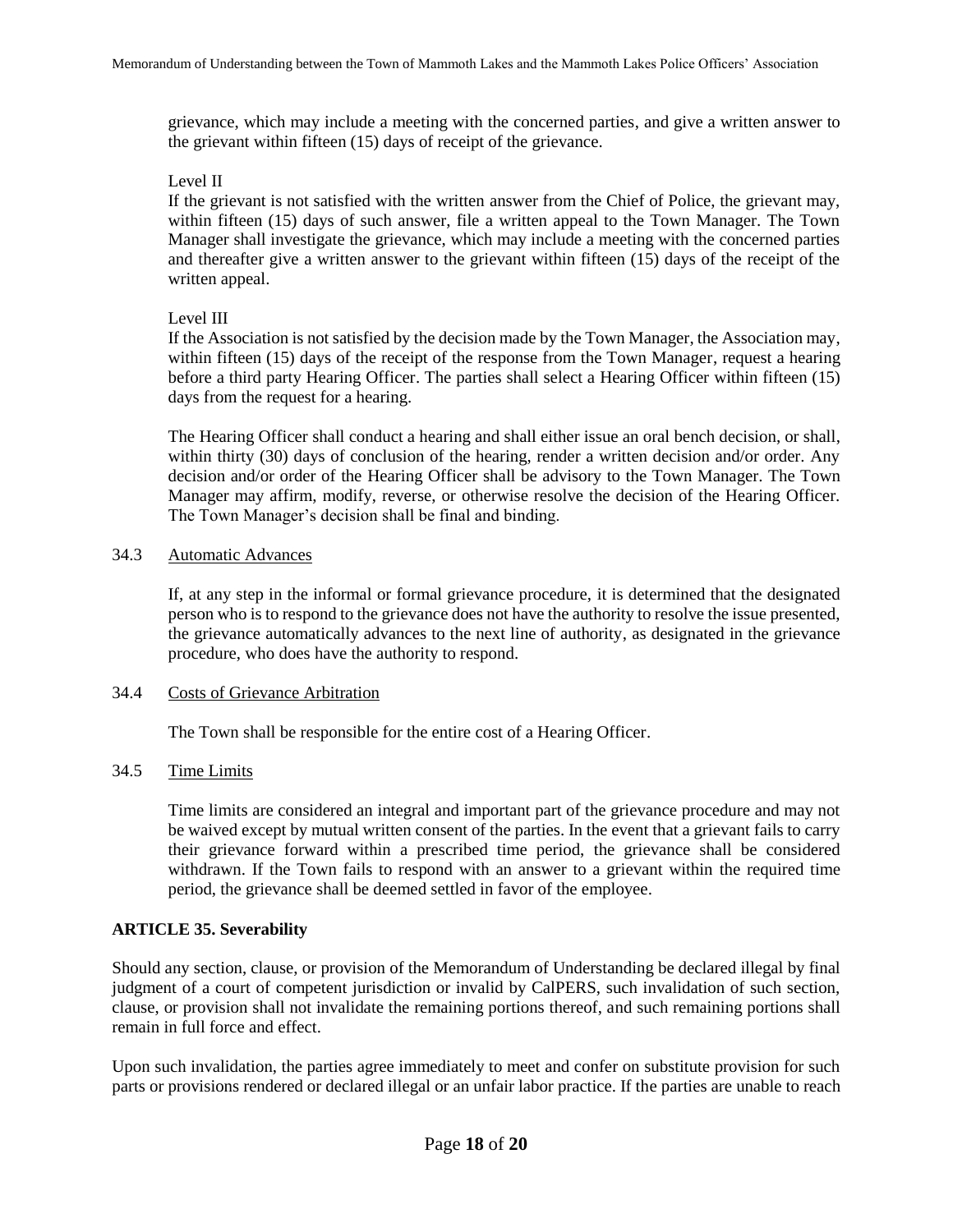an agreement through the meet and confer process, the matter shall be resolved by advisory arbitration. The final decision shall be rendered by Town Council.

# **ARTICLE 36. Duration**

This Agreement is subject to all existing laws of the State of California, ordinances, and regulations of the Town of Mammoth Lakes. The terms and conditions set forth in this Agreement represent the full and complete understanding between the parties. This Agreement terminates and supersedes those past practices, procedures, understandings, traditions, agreements, or rules and regulations inconsistent with any matters covered in this Agreement. The parties acknowledge that, for the life of this Agreement, each voluntarily and unqualifiedly waives its right to negotiate and agrees that the other party shall not be obligated to negotiate, with respect to any matter covered by this Agreement. The Town agrees that the provision of this Agreement shall not be changed, however, the Town and the Association may mutually agree to reopen this Agreement by meeting and conferring on any provision of the Agreement. Nothing contained herein shall preclude the parties from meeting and conferring on matters not covered by this Agreement, in the accordance with the Meyers-Milias-Brown Act.

This Agreement shall be in effect from July 1, 2019 through June 30, 2022.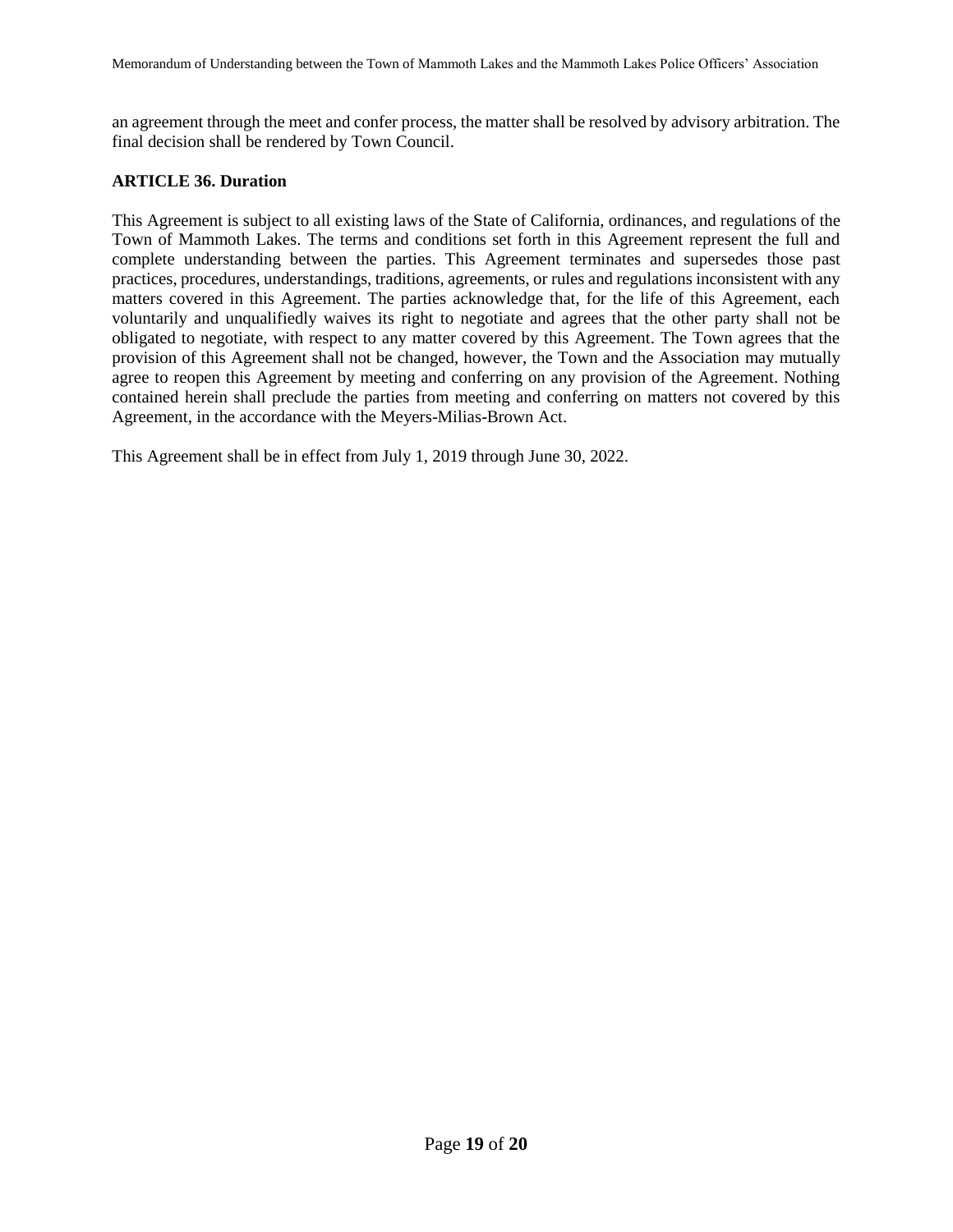Memorandum of Understanding between the Town of Mammoth Lakes and the Mammoth Lakes Police Officers' Association

# **APPENDIX A – Salary Schedules**